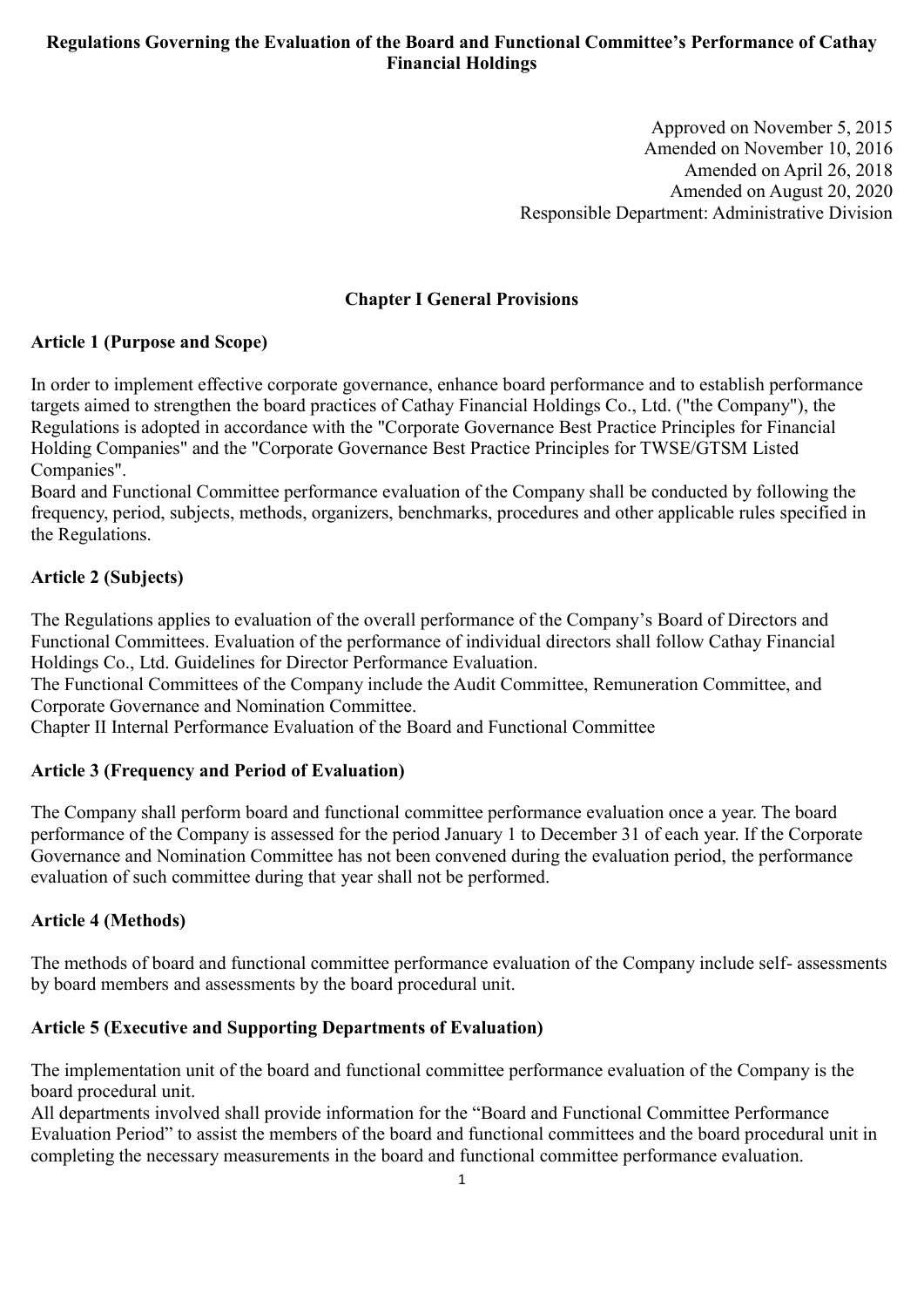# **Article 6 (Benchmarks and Evaluation Procedure)**

The benchmarks for the Company's board and functional committee performance evaluation encompass five areas as follows, each of which is divided further into Qualitative Evaluation Indicators and Quantitative Evaluation Indicators.

1.Involvement in the operation of the company.

2.Improving quality of the board's (the functional committee) decision-making.

3.Composition and structure of the Board of Directors (the functional committee).

4.The election and continuing education of Directors (members of Functional Committee).

5.Internal control.

The procedure of board and functional committee performance evaluation of the Company begins with the board procedural unit completing the Quantitative Evaluation Indicators in the attachment, Cathay Financial Holdings Board Performance Internal Evaluation Questionnaire and Functional Committee Performance Internal Evaluation Questionnaire, followed by the directors and members of functional committees completing the Qualitative Evaluation Indicators. The data will be summarized by the board procedural unit and processed in accordance with the scoring rules under Article 7 of the Regulations before being reported to the Board of Directors for discussion.

# **Article 7 (Achievement Rates and Evaluation Results)**

The results of board and functional committee performance evaluation of the Company will be scored as follows:

- 1.With respect to the Quantitative Evaluation Indicators in the attachment, if the data collected by the board procedural unit of board performance evaluation under a category meet the corresponding benchmark, it will be deemed that the board performance benchmark for the category has been satisfied.
- 2.With respect to the Qualitative Evaluation Indicators in the attachment, if more than half of all directors or members of functional committees select "yes" under a category in their self-assessments, it will be deemed that the board performance benchmark for the category has been satisfied.
- 3.With respect to the achievement rate under the Overall Benchmark (i.e. the sum of scores underQualitative Evaluation Indicators and Quantitative Evaluation Indicators) in the attachment, board performance will be rated "above standard" if the achievement rate reaches 90% (inclusive) or higher, "standard" if between 80% (inclusive) and 90% (exclusive), or "needs improvement" if less than 80%.

# **Chapter III External Performance Evaluation of the Board**

# **Article 8 (External Evaluation — Cycle and Period of Evaluation)**

The Company shall engage an external independent professional institution or experts and scholars to conduct an external performance evaluation of the Board of Directors every three years. The period of evaluation starts from January 1 and ends on December 1 in any given year.

## **Article 9 (Methods of External Evaluation)**

To conduct the external performance evaluation of the Board of Directors, the Company shall engage an external independent professional institution or experts and scholars to conduct an evaluation based on the preset procedures and items.

# **Article 10 (Implementation Unit and Supporting Units for External Evaluation)**

The Company's Implementation Unit for External Performance Evaluation of the Board of Directors is an "external independent professional institution or experts and scholars entrusted by the Company." The Company's relevant units shall provide reference materials for the year under evaluation to enable the Implementation Unit for External Performance Evaluation to conduct the performance evaluation of the Board of Directors.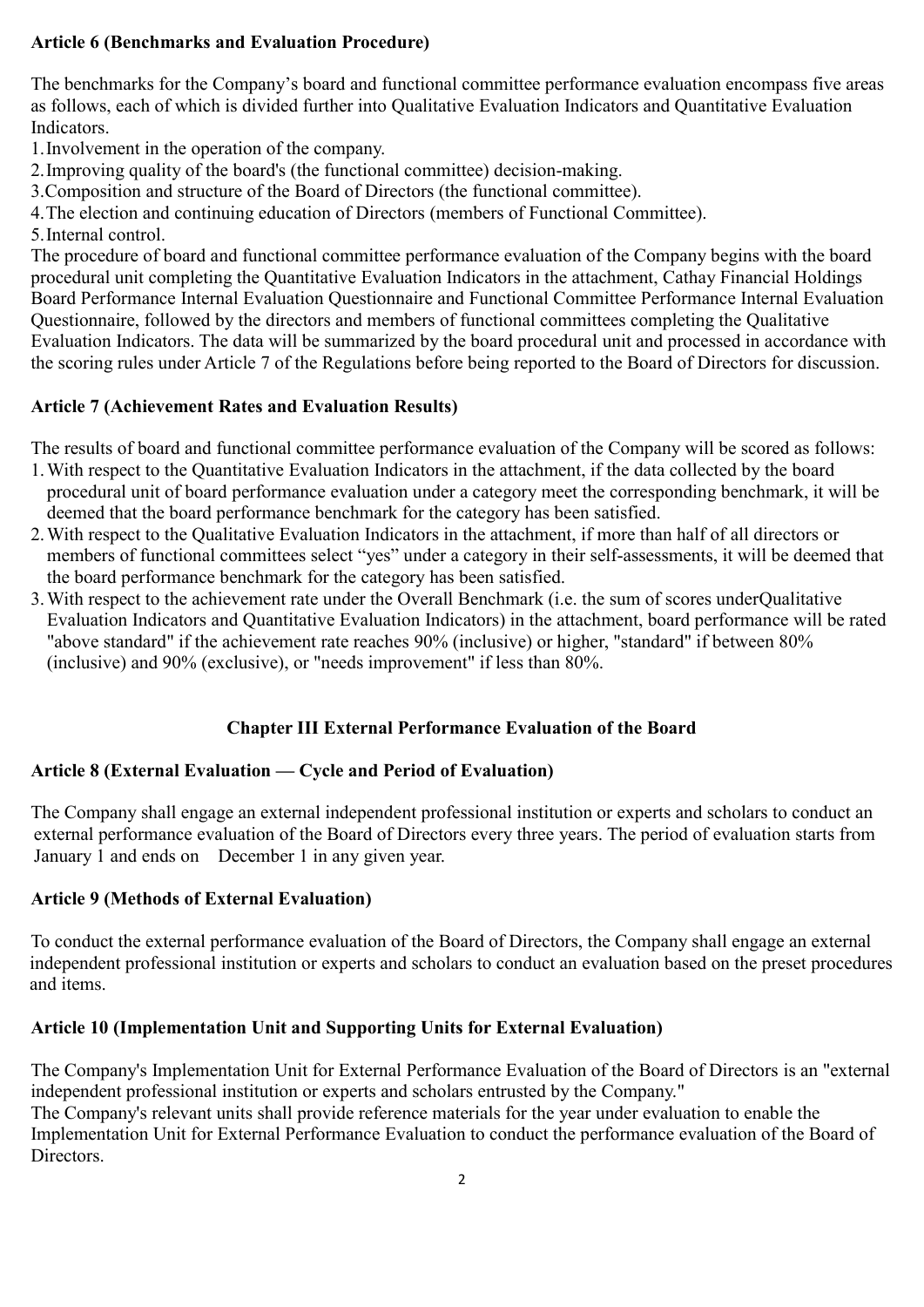# **Article 11 (External Measuring Indicators, Evaluation Procedures, Achievement Rates and Evaluation Results)**

Measuring indicators, evaluation procedures, achievement rates and evaluation results with respect to the external performance evaluation of the Company's board of directors shall be arranged in accordance to the plan of the Implementation Unit for External Performance Evaluation. The Company results of the external performance evaluation of the board of directors shall be reported to the Board of Directors for discussion.

## **Chapter IV Supplementary Provisions**

# **Article 12 (Disclosure)**

The Company shall disclose these Regulations on the Market Observation Post System and the Company's website, and shall disclose the implementation of the internal/external performance assessment of the Board of Directors every year and every third year in its annual reports and website. The contents of an assessment report shall include at least the cycle, period, scope, methods, and contents of the assessment for future reference.

## **Article 13 (Implementation)**

Adoption, amendment, or revocation of the Regulations shall be approved by the Board of Directors. The Regulations shall be effective and enforceable from the date of the adoption of the Regulations. The same shall apply to the amendment or revocation of the Regulations.

Chapter III (Article 8 to Article 11) was added on November 10, 2016, and became effective since January 1, 2017.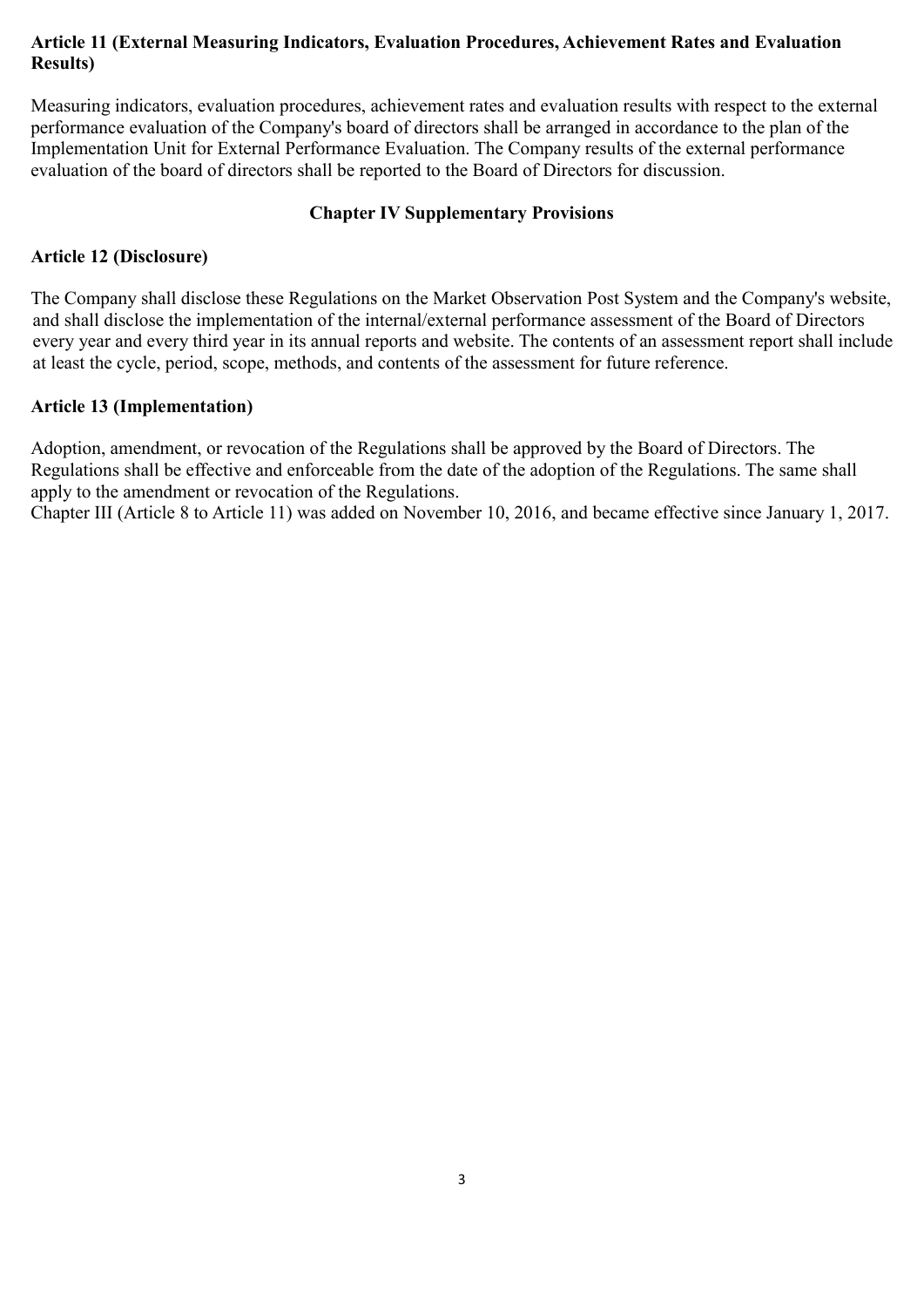**Cathay Financial Holdings xxxx (year) Board Performance Internal Evaluation Questionnaire**

Instructions: This questionnaire includes five major aspects; each aspect is divided into qualitative evaluation indicators and quantitative evaluation indicators. Each Director is kindly requested to complete self evaluation of the qualitative evaluation indicators. Quantitative evaluation indicators are evaluated by the board's procedural unit based on related information and data.

| I. Level of participation in Company operations                                                                                                                                                                                                                                            |     |    |                                                                                                                                     |
|--------------------------------------------------------------------------------------------------------------------------------------------------------------------------------------------------------------------------------------------------------------------------------------------|-----|----|-------------------------------------------------------------------------------------------------------------------------------------|
|                                                                                                                                                                                                                                                                                            | Yes | No | <b>Remarks</b>                                                                                                                      |
| <b>Qualitative Evaluation Indicators</b>                                                                                                                                                                                                                                                   |     |    |                                                                                                                                     |
| 1. Do the directors read and understand the<br>agenda before attending a meeting?                                                                                                                                                                                                          |     |    |                                                                                                                                     |
| $2.Do$ the<br>board of directors and<br>the<br>management team interact in a friendly<br>manner?                                                                                                                                                                                           |     |    |                                                                                                                                     |
| 3. Do the board members have a sufficient<br>of the company,<br>understanding<br>the<br>management team and the industry in which<br>the company operates?                                                                                                                                 |     |    |                                                                                                                                     |
| 4. Does the board of directors perform regular<br>checks on business performance and respond<br>to development in various areas in a timely<br>manner?                                                                                                                                     |     |    | Related information provided by the Finance<br>Division for evaluation and reference.                                               |
| 5. Has the board shown sufficient support on<br>the issues in corporate governance and<br>corporate sustainability? Has the board<br>supported the Company's participation in<br>relevant assessments to improve corporate<br>governance and implement corporate social<br>responsibility? |     |    | Related information provided by the board's<br>procedural unit and Corporate Sustainability<br>Office for evaluation and reference. |
| <b>Quantitative Evaluation Indicators</b>                                                                                                                                                                                                                                                  |     |    |                                                                                                                                     |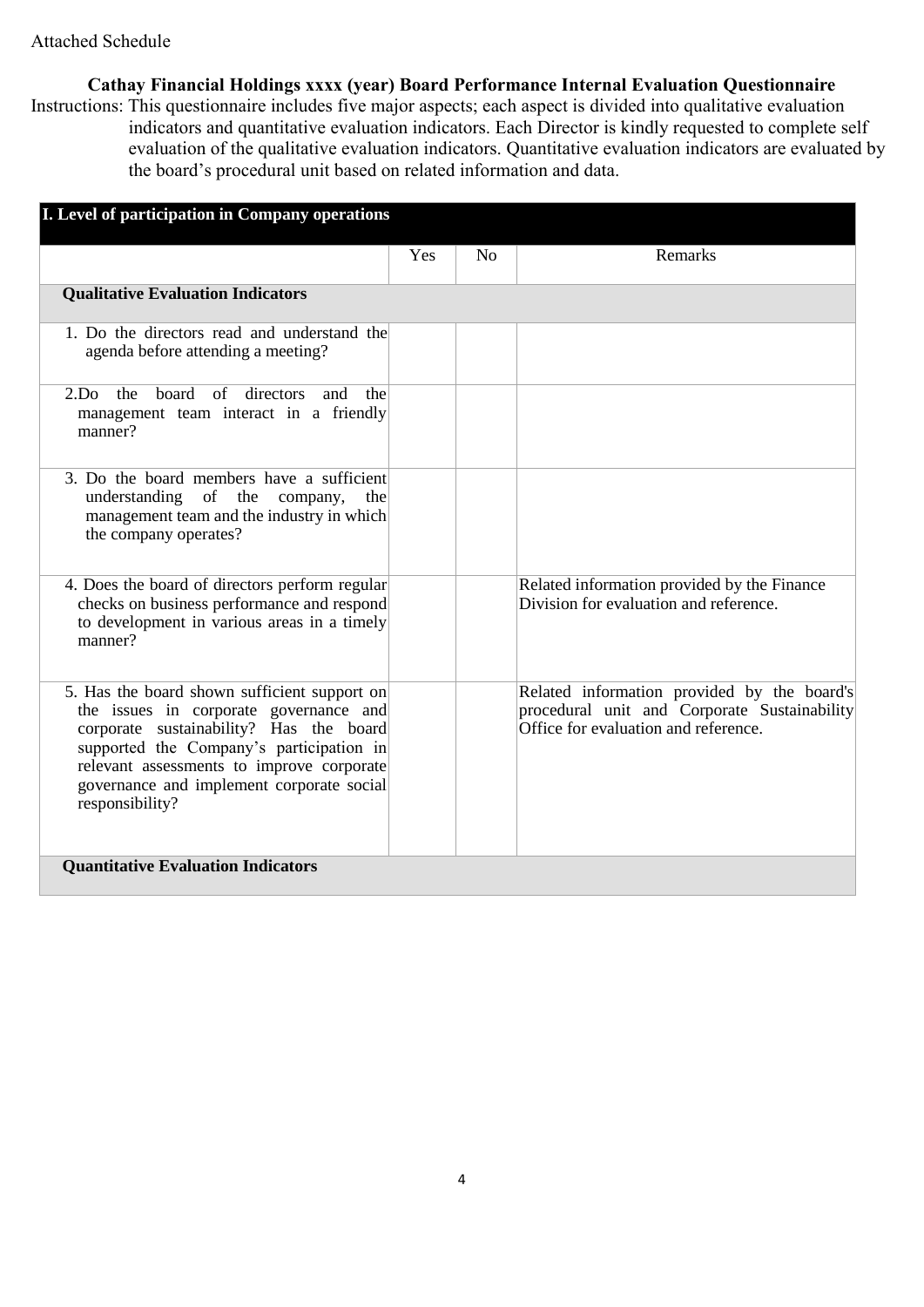| 6. Is it true that none of the chairman, board<br>members, and managers of the company has<br>violated the Securities and Exchange Act,<br>the Company Act, the Banking Act, the<br>Financial Holding Company Act, or the<br>Business Entity Accounting Act, or has been<br>prosecuted for corruption, malfeasance in<br>office, fraud,<br>breach of trust,<br><sub>or</sub><br>embezzlement? |     |                | Evaluated by the board's procedural unit based<br>on related information.                                                |
|-----------------------------------------------------------------------------------------------------------------------------------------------------------------------------------------------------------------------------------------------------------------------------------------------------------------------------------------------------------------------------------------------|-----|----------------|--------------------------------------------------------------------------------------------------------------------------|
| 7. Is the actual attendance for the board of<br>directors as a whole in the evaluation period<br>80% or higher?                                                                                                                                                                                                                                                                               |     |                | Evaluated by the board's procedural unit based<br>on statistical data.                                                   |
| 8. Has 50% or more of the board of directors<br>been present in shareholders meetings?                                                                                                                                                                                                                                                                                                        |     |                | Evaluated by the board's procedural unit based on<br>statistical data provided by the Shareholders'<br>Service Section.  |
| II. Improving the quality of board decisions                                                                                                                                                                                                                                                                                                                                                  |     |                |                                                                                                                          |
|                                                                                                                                                                                                                                                                                                                                                                                               | Yes | N <sub>o</sub> | Remarks                                                                                                                  |
| <b>Qualitative Evaluation Indicators</b>                                                                                                                                                                                                                                                                                                                                                      |     |                |                                                                                                                          |
| 9. Are discussions and formulation of strategies<br>annual<br>targets for the company<br>and<br>appropriate?                                                                                                                                                                                                                                                                                  |     |                | Related information provided by the Strategic<br>Planning Division and Finance Division for<br>evaluation and reference. |
| 10. Does the Company offer complete, timely,<br>and quality information to the board, so<br>that the board (including independent<br>directors) can perform its duties without<br>difficulties?                                                                                                                                                                                               |     |                |                                                                                                                          |
| 11. Is there sufficient time for each board<br>meeting to conclude in a satisfactory<br>manner? Are the proposals submitted to the<br>board appropriate?                                                                                                                                                                                                                                      |     |                |                                                                                                                          |
| 12. Does the board provide a good environment<br>communication<br>appropriately<br>for<br>to<br>communicate with Independent Directors?                                                                                                                                                                                                                                                       |     |                |                                                                                                                          |
| 13. If certain<br>directors<br>have<br>to recuse<br>themselves from certain proposals, do the<br>directors voluntarily recuse themselves or<br>does the chairman ask the directors to<br>recuse themselves, and are these actions<br>recorded in the meeting minutes?                                                                                                                         |     |                |                                                                                                                          |
| 14. Do board meeting minutes record sufficient<br>details of the discussions as well as personal<br>or group opinions?                                                                                                                                                                                                                                                                        |     |                |                                                                                                                          |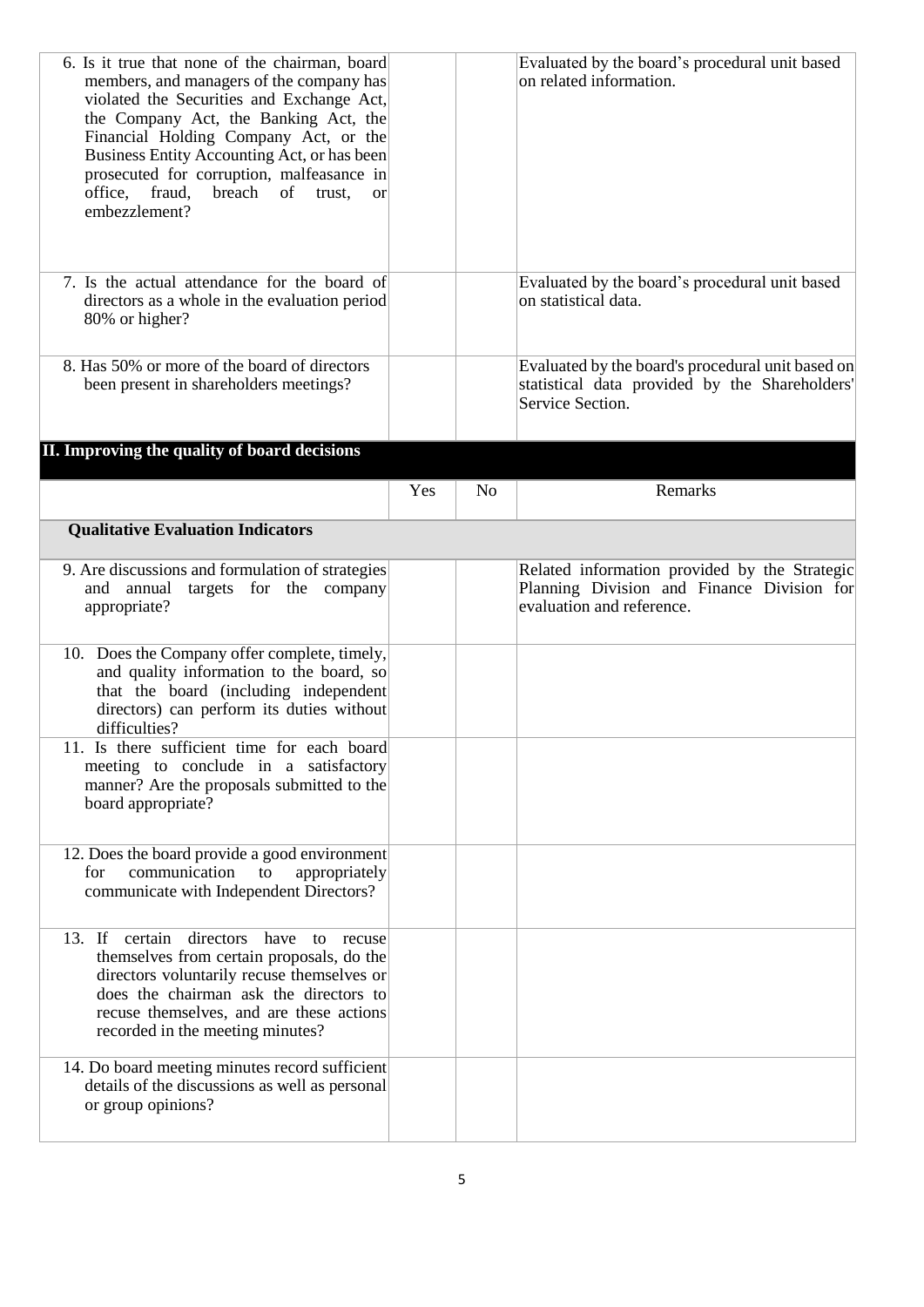| $15.$ Are<br>board<br>resolutions<br>followed<br>up<br>afterwards?                                                                                                       |     |                | Related information provided by the board's<br>procedural unit for evaluation and reference. |
|--------------------------------------------------------------------------------------------------------------------------------------------------------------------------|-----|----------------|----------------------------------------------------------------------------------------------|
| <b>Quantitative Evaluation Indicators</b>                                                                                                                                |     |                |                                                                                              |
| 16. Do the board of directors and the directors<br>undergo regular performance evaluation?                                                                               |     |                | Evaluated by the board's procedural unit based<br>on statistical data.                       |
| 17. Does the board of directors meet six times<br>or more in a year?                                                                                                     |     |                | Evaluated by the board's procedural unit based<br>on statistical data.                       |
| <b>III. Board composition and structure</b>                                                                                                                              |     |                |                                                                                              |
|                                                                                                                                                                          | Yes | N <sub>o</sub> | Remarks                                                                                      |
| <b>Qualitative Evaluation Indicators</b>                                                                                                                                 |     |                |                                                                                              |
| 18. Does the company implement a policy of<br>diversification regarding board membership<br>in response to the needs of business<br>development?                         |     |                | Related information provided by the board's<br>procedural unit for evaluation and reference. |
| 19. With respect to the company's current<br>conditions, are the composition, skills,<br>knowledge and experiences of the board of<br>directors appropriate?             |     |                | Related information provided by the board's<br>procedural unit for evaluation and reference. |
| 20. Are existing functional committees capable<br>of performing duties assigned by the board<br>of directors?                                                            |     |                | Related information provided by the board's<br>procedural unit for evaluation and reference. |
| <b>Quantitative Evaluation Indicators</b>                                                                                                                                |     |                |                                                                                              |
| 21. Are the qualifications and composition of<br>members in accordance<br>board<br>with<br>applicable laws and regulations and the<br>Company's Articles of Association? |     |                | Evaluated by the board's procedural unit based<br>on board member composition.               |
| 22. Is the board of directors equipped with the<br>required minimum number of independent<br>directors or more?                                                          |     |                | Evaluated by the board's procedural unit based<br>on statistical data.                       |
| 23. Is it true that independent directors of the<br>company are not independent directors at<br>more than three other listed companies?                                  |     |                | Evaluated by the board's procedural unit based<br>on statistical data.                       |
| 24. Do the board of directors assemble<br>functional committees as required by law?                                                                                      |     |                | Evaluated by the board's procedural unit based<br>on statistical data.                       |
| IV. The election and continuing education of directors                                                                                                                   |     |                |                                                                                              |
|                                                                                                                                                                          | Yes | N <sub>o</sub> | Remarks                                                                                      |
| <b>Qualitative Evaluation Indicators</b>                                                                                                                                 |     |                |                                                                                              |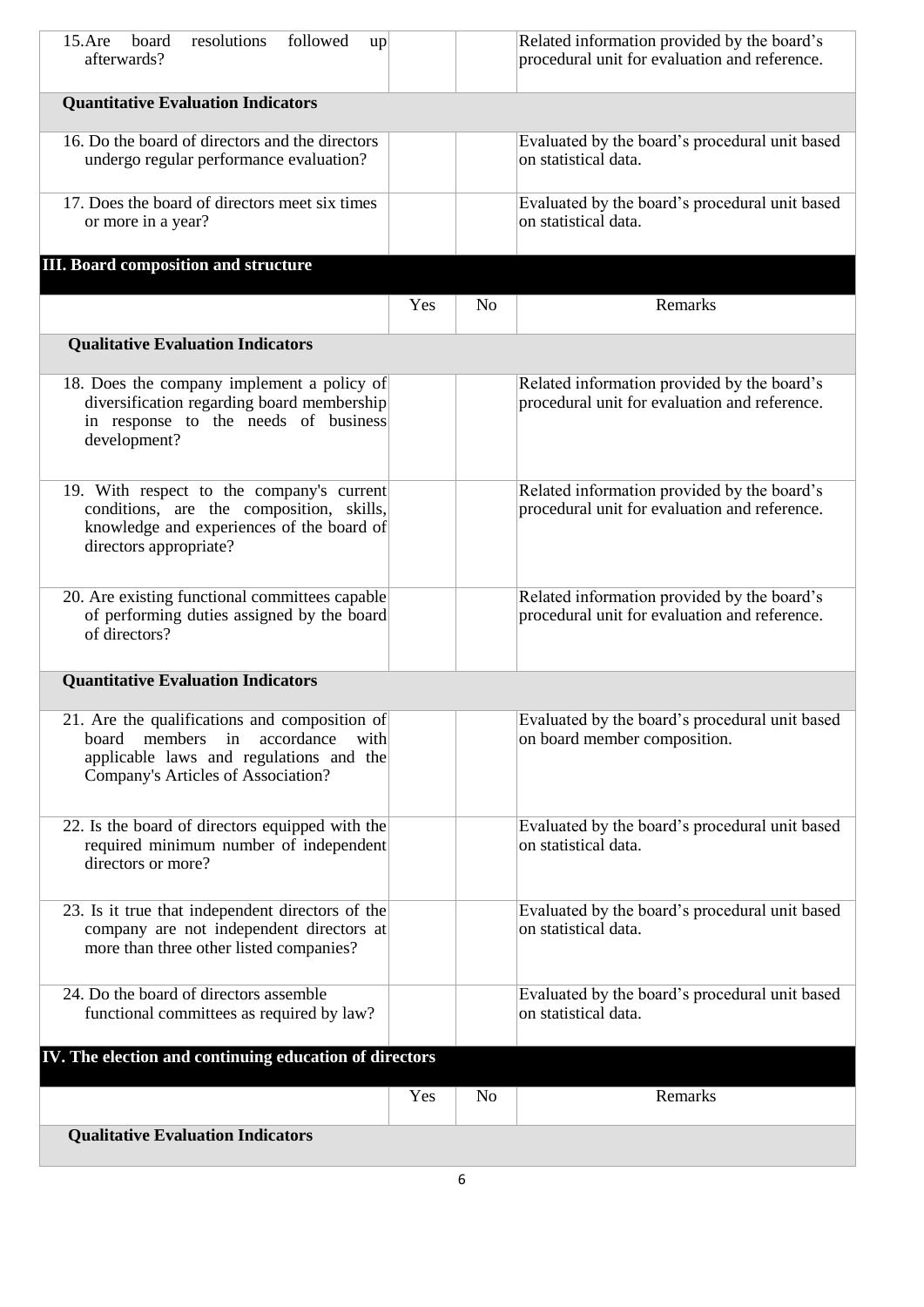| 25. Is the procedure for electing new directors<br>sufficiently vigorous and transparent?                                                                                                                         |     |                | Related information provided by the board's<br>procedural unit for evaluation and reference.                                                                 |
|-------------------------------------------------------------------------------------------------------------------------------------------------------------------------------------------------------------------|-----|----------------|--------------------------------------------------------------------------------------------------------------------------------------------------------------|
| 26. Are new directors provided with relevant<br>information<br>help<br>directors<br>to<br>new<br>understand their responsibilities?                                                                               |     |                |                                                                                                                                                              |
| 27. Does the company provide continuing<br>education and training for directors and<br>record the number of hours to help directors<br>advance their knowledge and skills?                                        |     |                | Related information provided by the board's<br>procedural unit for evaluation and reference.                                                                 |
| <b>Quantitative Evaluation Indicators</b>                                                                                                                                                                         |     |                |                                                                                                                                                              |
| 28. Are the qualifications and number of<br>Committee Members in accordance with<br>applicable regulations?                                                                                                       |     |                |                                                                                                                                                              |
| 29. Do the directors undertake continuing<br>education and training and meet the<br>minimum hours requirement?                                                                                                    |     |                | Evaluated by the board's procedural unit based<br>on statistical data.                                                                                       |
| V. Internal Control                                                                                                                                                                                               |     |                |                                                                                                                                                              |
|                                                                                                                                                                                                                   | Yes | N <sub>o</sub> | Remarks                                                                                                                                                      |
| <b>Qualitative Evaluation Indicators</b>                                                                                                                                                                          |     |                |                                                                                                                                                              |
|                                                                                                                                                                                                                   |     |                |                                                                                                                                                              |
| 30. Has the board supervised the Company in<br>establishing three lines of defense to<br>complete its internal control (including 1.<br>self-inspection; 2. compliance and risk<br>management; 3. internal audit) |     |                | Related information provided by the Regulatory<br>Compliance Department, Risk Management<br>Division, and Auditing Division for evaluation<br>and reference. |
| 31. Does the board of directors assess and<br>monitor effectively the validity of different<br>internal control systems?                                                                                          |     |                | Related information provided by the Auditing<br>Division for evaluation and reference.                                                                       |
| 32. Do internal control systems approved by the<br>encompass<br>of<br>directors<br>board<br>five<br>elements/principles and cover all business<br>activities and controls on trade cycles?                        |     |                | Related information provided by the Auditing<br>Division for evaluation and reference.                                                                       |
| 33. If nonaudit services are provided by CPAs,<br>are appropriate arrangements in place to<br>ensure the impartiality and independence of<br>the CPAs?                                                            |     |                | Related information provided by the Finance<br>Division for evaluation and reference.                                                                        |
| 34. Do the board of directors have an<br>understanding of the company's accounting<br>system, finances and financial statements,<br>audit reports and follow-up activities and<br>oversee these operations?       |     |                | Related information provided by the Finance<br>Division and Auditing Division for evaluation<br>and reference.                                               |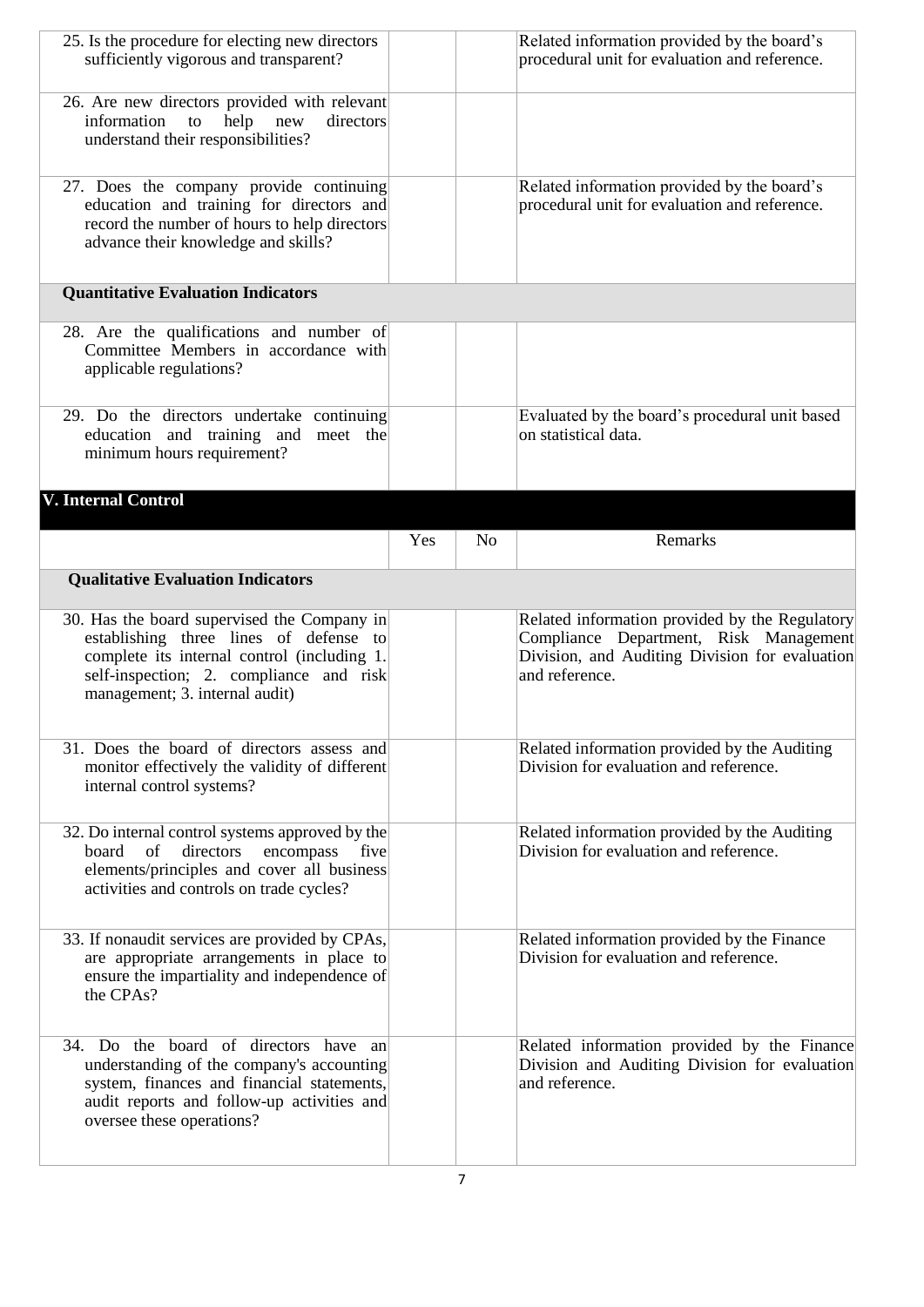| <b>Quantitative Evaluation Indicators</b>                                                                                                                                                                                                             |                                                                                                        |
|-------------------------------------------------------------------------------------------------------------------------------------------------------------------------------------------------------------------------------------------------------|--------------------------------------------------------------------------------------------------------|
| 35. When the company performs annual self-<br>inspection of internal control designs and<br>practices, is it true that the board of directors<br>has not presented any statement suggesting<br>major shortcomings in the internal control<br>systems? | Evaluated by the board's procedural unit based<br>on information provided by the Auditing<br>Division. |
| 36. Does the chief auditor of the company<br>attend the board meeting to present internal<br>audit reports and deliver the audit reports<br>(including follow-up reports) to individual<br>independent directors or notify them as<br>required?       | Evaluated by the board's procedural unit based<br>on information provided by the Auditing<br>Division. |
| 37. With respect to internal controls system<br>reviews, do independent directors meet at<br>least once a year with internal auditors and<br>keep minutes of discussions, which shall be<br>reported to the board of directors?                       | Evaluated by the board's procedural unit based<br>on information provided by the Auditing<br>Division. |
| dismissal,<br>38.Are<br>the<br>appointment,<br>promotion, reward and discipline, job<br>rotation, and evaluation of the internal<br>audit personnel signed by the chief auditor<br>and approved by the Chairman?                                      | Evaluated by the board's procedural unit based<br>on information provided by the Auditing<br>Division. |
| <b>Director (Signature):</b>                                                                                                                                                                                                                          |                                                                                                        |
|                                                                                                                                                                                                                                                       |                                                                                                        |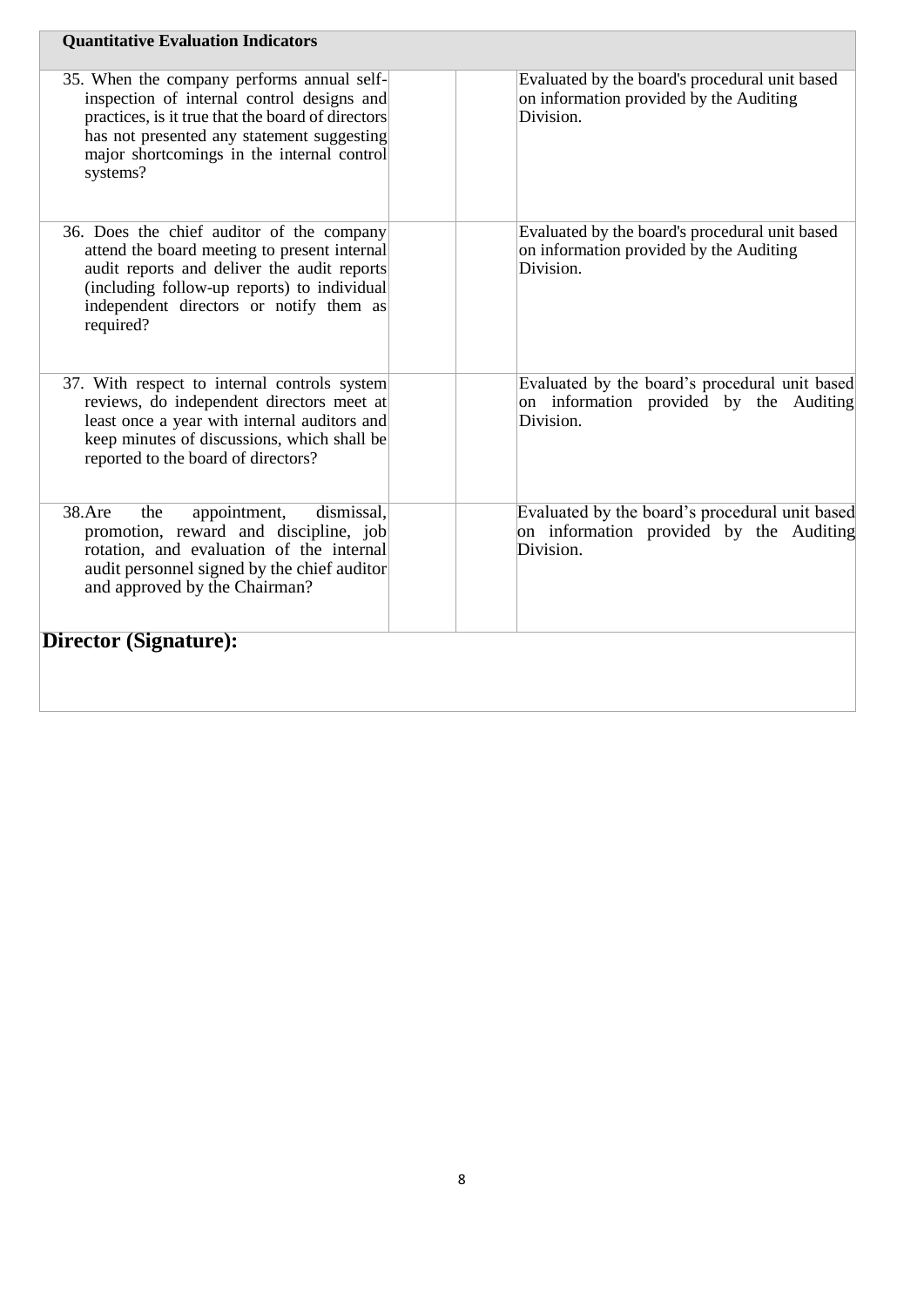## **Cathay Financial Holdings xxxx (year) Functional Committee Performance Internal Evaluation Questionnaire**

Instructions: This questionnaire includes five major aspects; each aspect is divided into qualitative evaluation indicators and quantitative evaluation indicators. Each Committee Member is kindly requested to complete self evaluation of the qualitative evaluation indicators. Quantitative evaluation indicators are evaluated by the board's procedural unit based on related information and data.

| <b>I. Level of participation in Company operations</b>                                                                                                                                                   |                                  |                |                                         |                |                                                                         |                |                                                                                                                                    |
|----------------------------------------------------------------------------------------------------------------------------------------------------------------------------------------------------------|----------------------------------|----------------|-----------------------------------------|----------------|-------------------------------------------------------------------------|----------------|------------------------------------------------------------------------------------------------------------------------------------|
| Indicator item                                                                                                                                                                                           | <b>Audit</b><br><b>Committee</b> |                | <b>Remuneration</b><br><b>Committee</b> |                | Corporate<br>Governance<br>and<br><b>Nomination</b><br><b>Committee</b> |                | Remarks                                                                                                                            |
|                                                                                                                                                                                                          | Yes                              | N <sub>o</sub> | Yes                                     | N <sub>o</sub> | Yes                                                                     | N <sub>o</sub> |                                                                                                                                    |
| <b>Qualitative Evaluation Indicators</b>                                                                                                                                                                 |                                  |                |                                         |                |                                                                         |                |                                                                                                                                    |
| Do the directors read and<br>1.<br>understand the agenda before<br>attending a meeting?                                                                                                                  |                                  |                |                                         |                |                                                                         |                |                                                                                                                                    |
| 2. Do the Committee Members<br>well<br>with<br>the<br>interact<br>management team?                                                                                                                       |                                  |                |                                         |                |                                                                         |                |                                                                                                                                    |
| 3. Can the Committee ask related<br>department managers of the<br>Company, external consultants<br>or other personnel to attend the<br>meeting and provide them with<br>necessary information?           |                                  |                |                                         |                |                                                                         |                | Related information provided by<br>the board's procedural unit for<br>evaluation and reference.                                    |
| 4. Does the Audit Committee fully<br>understand and supervise the<br>material financial<br>Company's<br>operations, and does it fully<br>communicate with the CPA that<br>provided attestation services? |                                  |                |                                         |                |                                                                         |                | Related information provided by<br>Finance<br><b>Division</b><br>the<br>for<br>evaluation and reference.                           |
| Remuneration<br>5.<br>Does<br>the<br>Committee establish and review<br>regularly<br>the<br>compensation<br>standards<br>policies,<br>systems,<br>and<br>performance<br>structures,<br>and<br>of          |                                  |                |                                         |                |                                                                         |                | Related information provided by<br>the Administration Department<br>Finance<br>and<br>Division<br>for<br>evaluation and reference. |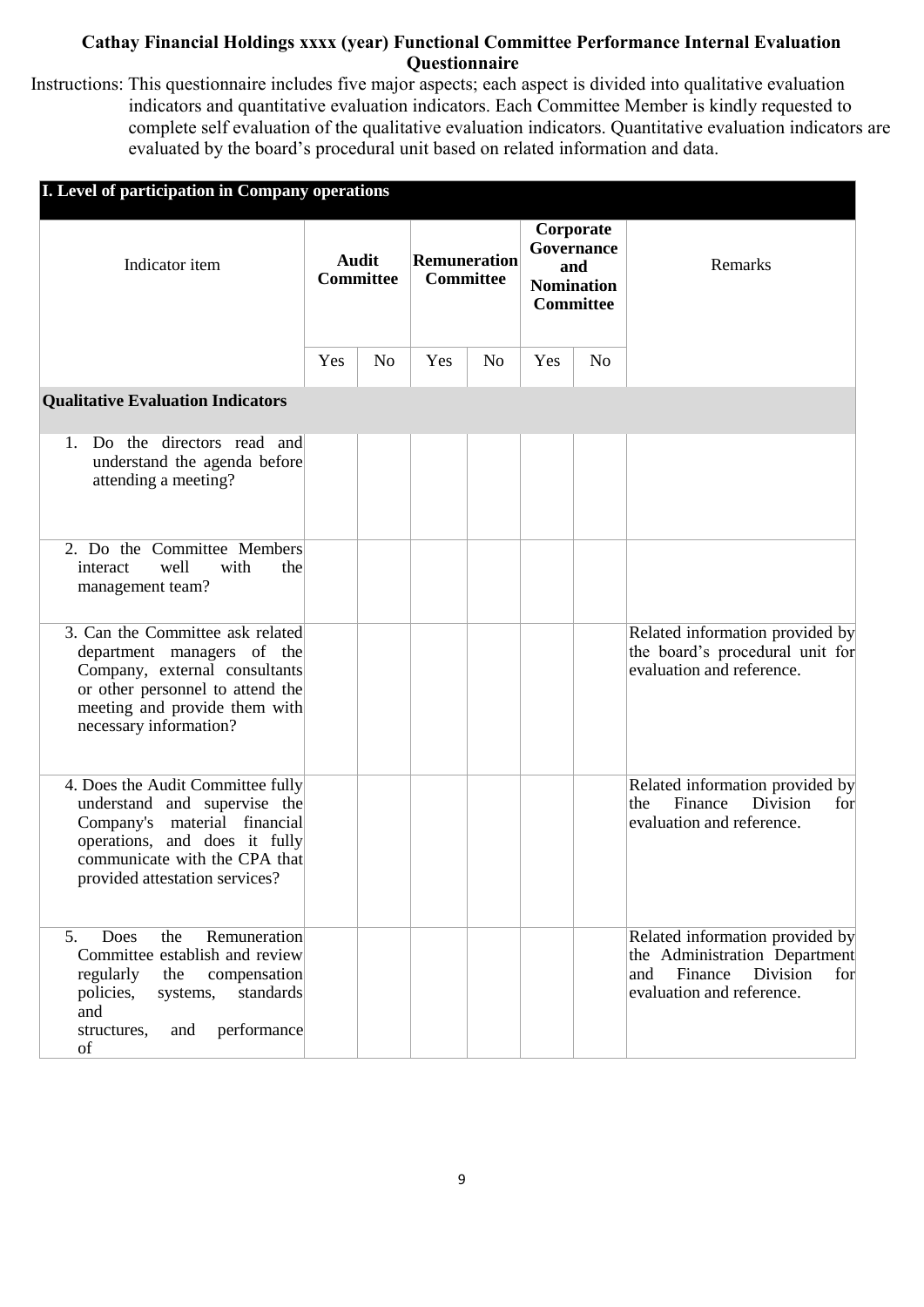| directors and managers? Does<br>the Remuneration Committee<br>regularly evaluate and establish<br>the remuneration for directors<br>and managers?                                                                                                                                                                                                       |     |                                  |                                         |                |     |                                                                         |                                                                                                 |
|---------------------------------------------------------------------------------------------------------------------------------------------------------------------------------------------------------------------------------------------------------------------------------------------------------------------------------------------------------|-----|----------------------------------|-----------------------------------------|----------------|-----|-------------------------------------------------------------------------|-------------------------------------------------------------------------------------------------|
| 6. Does the Corporate Governance<br>Committee<br>Nomination<br>and<br>nominate and review director<br>and<br>does<br>candidates,<br>the<br>committee discuss and deliberate<br>on the establishment and revision<br>of<br>regulations<br>related<br>to<br>operations of the board<br>of<br>directors and committees as well<br>as corporate governance? |     |                                  |                                         |                |     |                                                                         | Related information provided by<br>the board's procedural unit for<br>evaluation and reference. |
| <b>Quantitative Evaluation Indicators</b>                                                                                                                                                                                                                                                                                                               |     |                                  |                                         |                |     |                                                                         |                                                                                                 |
| 7. Has the actual attendance rate of<br>all Committee Members reached<br>80% in average in the evaluated<br>year?                                                                                                                                                                                                                                       |     |                                  |                                         |                |     |                                                                         | Evaluated<br>the<br>board's<br>by<br>procedural unit based on related<br>information.           |
| II. Improving the quality of Functional Committee decisions                                                                                                                                                                                                                                                                                             |     |                                  |                                         |                |     |                                                                         |                                                                                                 |
|                                                                                                                                                                                                                                                                                                                                                         |     |                                  |                                         |                |     |                                                                         |                                                                                                 |
| Indicator item                                                                                                                                                                                                                                                                                                                                          |     | <b>Audit</b><br><b>Committee</b> | <b>Remuneration</b><br><b>Committee</b> |                |     | Corporate<br>Governance<br>and<br><b>Nomination</b><br><b>Committee</b> | Remarks                                                                                         |
|                                                                                                                                                                                                                                                                                                                                                         | Yes | N <sub>o</sub>                   | Yes                                     | N <sub>o</sub> | Yes | N <sub>o</sub>                                                          |                                                                                                 |
| <b>Qualitative Evaluation Indicators</b>                                                                                                                                                                                                                                                                                                                |     |                                  |                                         |                |     |                                                                         |                                                                                                 |
| offer<br>8.Does<br>Company<br>the<br>complete, timely, and quality<br>information to the board, so that<br>the board (including independent<br>directors) can perform its duties<br>without difficulties?                                                                                                                                               |     |                                  |                                         |                |     |                                                                         |                                                                                                 |
| 9. Is the time for Committee<br>meetings sufficient? Are<br>the<br>submitted<br>proposals<br>to<br>the<br>Committee appropriate?                                                                                                                                                                                                                        |     |                                  |                                         |                |     |                                                                         |                                                                                                 |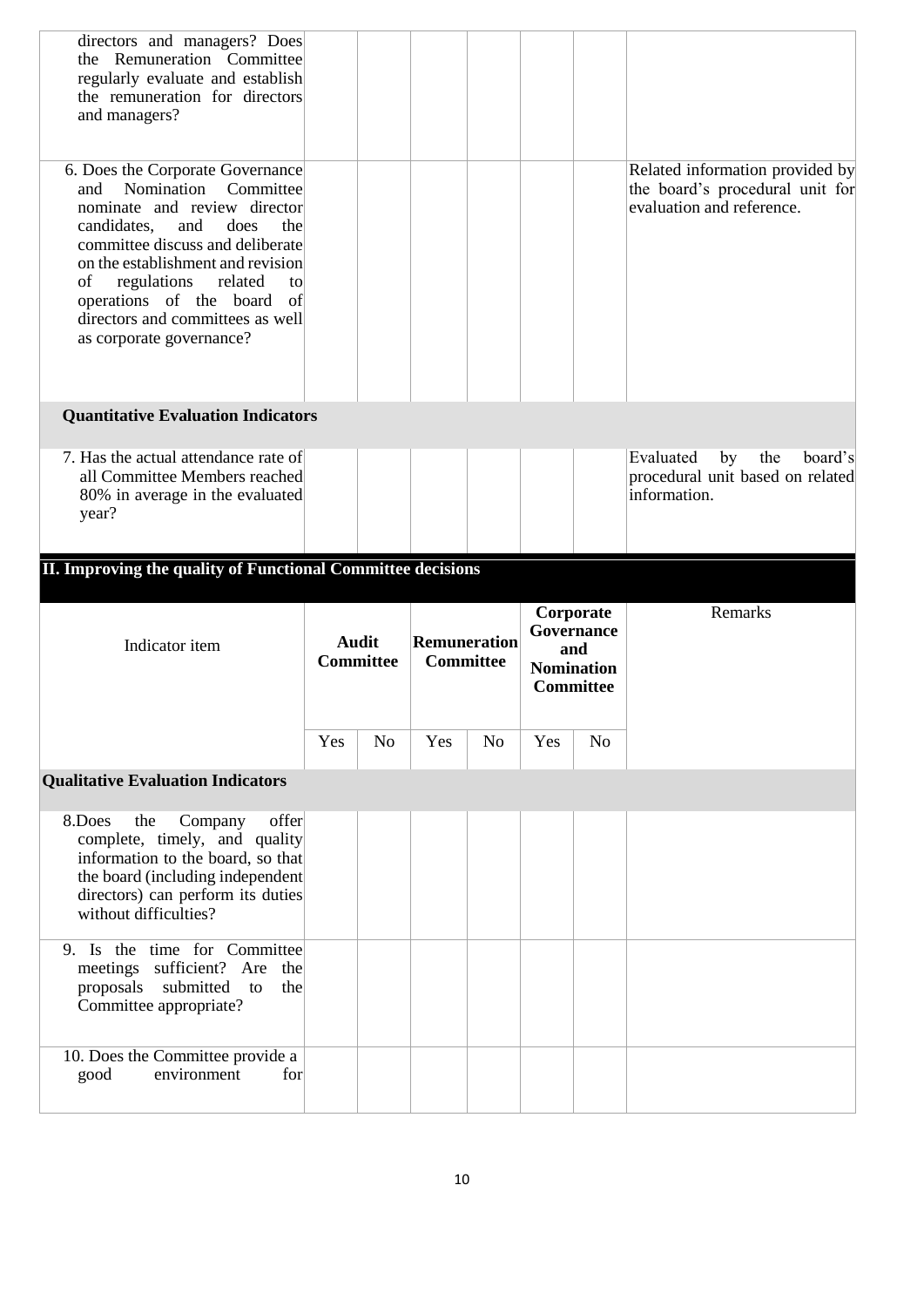| communication and discussion?                                                                                                                                                                                        |     |                                  |                           |                |     |                                                                         |                                                                                             |
|----------------------------------------------------------------------------------------------------------------------------------------------------------------------------------------------------------------------|-----|----------------------------------|---------------------------|----------------|-----|-------------------------------------------------------------------------|---------------------------------------------------------------------------------------------|
| 11. Are the contents of discussion<br>and personal or<br>collective<br>opinions appropriately recorded<br>in Committee meeting minutes<br>and delivered to each Committee<br>Member after meetings are<br>concluded? |     |                                  |                           |                |     |                                                                         |                                                                                             |
| <b>Quantitative Evaluation Indicators</b>                                                                                                                                                                            |     |                                  |                           |                |     |                                                                         |                                                                                             |
| 12. Does the Committee perform<br>evaluation<br>performance<br>periodically?                                                                                                                                         |     |                                  |                           |                |     |                                                                         | Evaluated<br>board's<br>the<br>by<br>based<br>procedural<br>unit<br>on<br>statistical data. |
| 13. Is the frequency of Committee<br>meetings in accordance with the<br><b>Organizational Rules?</b>                                                                                                                 |     |                                  |                           |                |     |                                                                         | board's<br>Evaluated<br>the<br>by<br>unit<br>based<br>procedural<br>on<br>statistical data. |
| <b>III. Functional Committee composition and structure</b>                                                                                                                                                           |     |                                  |                           |                |     |                                                                         |                                                                                             |
| Indicator item                                                                                                                                                                                                       |     | <b>Audit</b><br><b>Committee</b> | Remuneration<br>Committee |                |     | Corporate<br>Governance<br>and<br><b>Nomination</b><br><b>Committee</b> | Remarks                                                                                     |
|                                                                                                                                                                                                                      | Yes | N <sub>o</sub>                   | Yes                       | N <sub>o</sub> | Yes | N <sub>o</sub>                                                          |                                                                                             |
|                                                                                                                                                                                                                      |     |                                  |                           |                |     |                                                                         |                                                                                             |
| <b>Qualitative Evaluation Indicators</b>                                                                                                                                                                             |     |                                  |                           |                |     |                                                                         |                                                                                             |
| 14. Are the Committee Members<br>capable of fulfilling the duties<br>of the Committee?                                                                                                                               |     |                                  |                           |                |     |                                                                         |                                                                                             |
| <b>Quantitative Evaluation Indicators</b>                                                                                                                                                                            |     |                                  |                           |                |     |                                                                         |                                                                                             |
| 15. Are the qualifications and<br>number of Committee Members<br>in accordance with applicable<br>regulations?                                                                                                       |     |                                  |                           |                |     |                                                                         | Evaluated<br>the<br>board's<br>by<br>based<br>unit<br>procedural<br>on<br>statistical data. |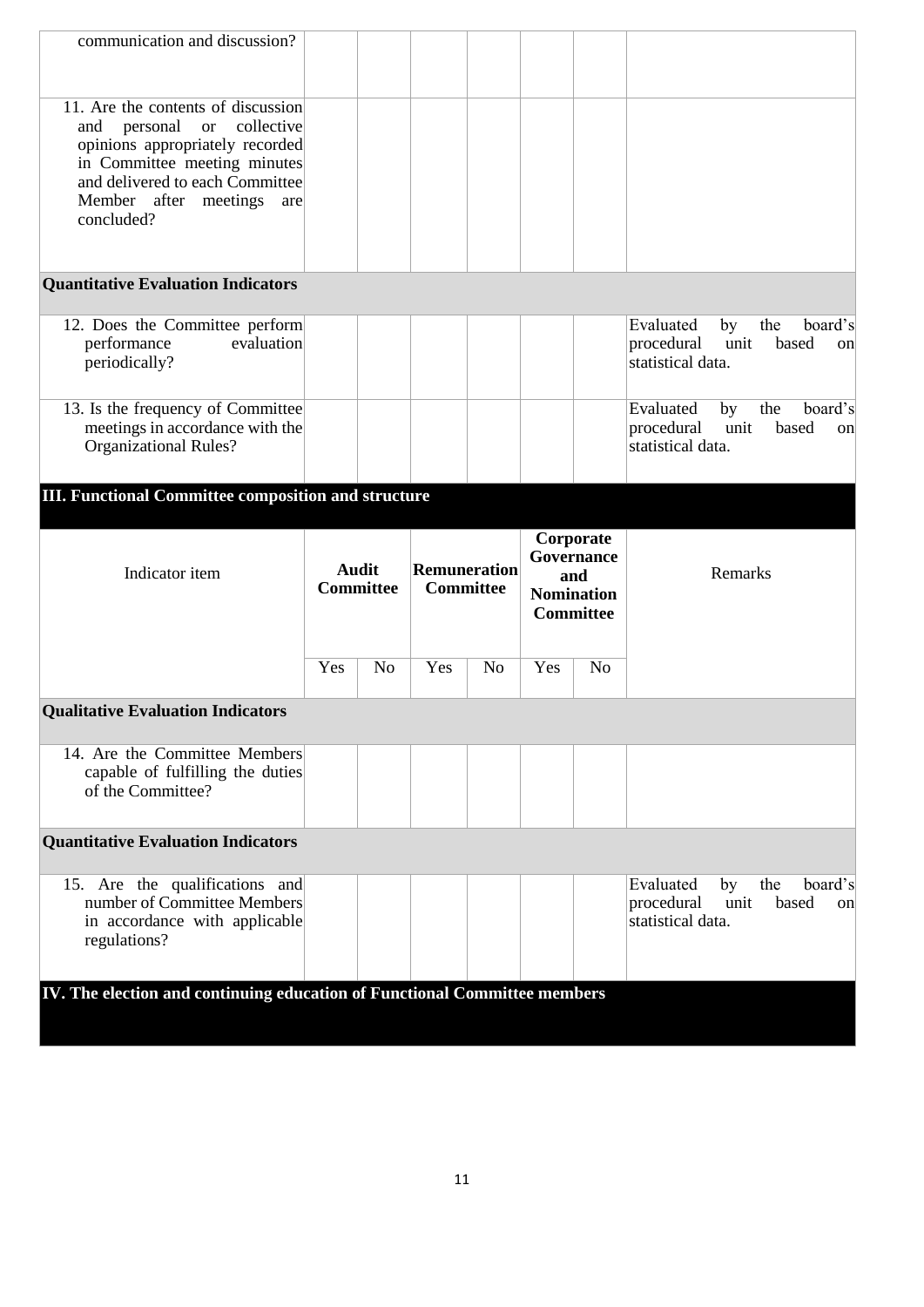| Indicator item                                                                                                                                                                                          |     | <b>Audit</b><br><b>Committee</b> |              | <b>Remuneration</b><br><b>Committee</b> |     | Corporate<br>Governance<br>and<br><b>Nomination</b><br><b>Committee</b> | Remarks                                                                                                                       |
|---------------------------------------------------------------------------------------------------------------------------------------------------------------------------------------------------------|-----|----------------------------------|--------------|-----------------------------------------|-----|-------------------------------------------------------------------------|-------------------------------------------------------------------------------------------------------------------------------|
|                                                                                                                                                                                                         | Yes | N <sub>0</sub>                   | Yes          | N <sub>o</sub>                          | Yes | N <sub>0</sub>                                                          |                                                                                                                               |
| <b>Qualitative Evaluation Indicators</b>                                                                                                                                                                |     |                                  |              |                                         |     |                                                                         |                                                                                                                               |
| 16. Is the election process of<br>Committee<br><b>Members</b><br>sufficiently<br>rigorous<br>and<br>transparent?                                                                                        |     |                                  |              |                                         |     |                                                                         | Related information provided by<br>the board's procedural unit for<br>evaluation and reference.                               |
| <b>Quantitative Evaluation Indicators</b>                                                                                                                                                               |     |                                  |              |                                         |     |                                                                         |                                                                                                                               |
| 17. Are the Committee Members<br>professional<br>with<br>equipped<br>knowledge<br>necessary<br>for<br>serving on the Committee, and<br>do they pursue continuing<br>education?                          |     |                                  |              |                                         |     |                                                                         | Evaluated<br>board's<br>by<br>the<br>procedural unit based on the<br>pursuit of continuing education<br>of Committee Members. |
| <b>V. Internal Control</b>                                                                                                                                                                              |     |                                  |              |                                         |     |                                                                         |                                                                                                                               |
| Indicator item                                                                                                                                                                                          |     | <b>Audit</b><br><b>Committee</b> | Remuneration | <b>Committee</b>                        |     | Corporate<br>Governance<br>and<br><b>Nomination</b><br>Committee        | Remarks                                                                                                                       |
|                                                                                                                                                                                                         | Yes | N <sub>0</sub>                   | Yes          | N <sub>o</sub>                          | Yes | No                                                                      |                                                                                                                               |
| <b>Qualitative Evaluation Indicators</b>                                                                                                                                                                |     |                                  |              |                                         |     |                                                                         |                                                                                                                               |
| 18. Do Committee Members value<br>compliance<br>with laws and<br>regulations<br>codes<br>and<br>$\alpha$ of<br>practice?                                                                                |     |                                  |              |                                         |     |                                                                         |                                                                                                                               |
| 19. With respect to internal<br>information of the Company<br>they acquire during the course<br>of performing their duties, do<br>Committee Members observe<br>their<br>confidentiality<br>obligations? |     |                                  |              |                                         |     |                                                                         |                                                                                                                               |